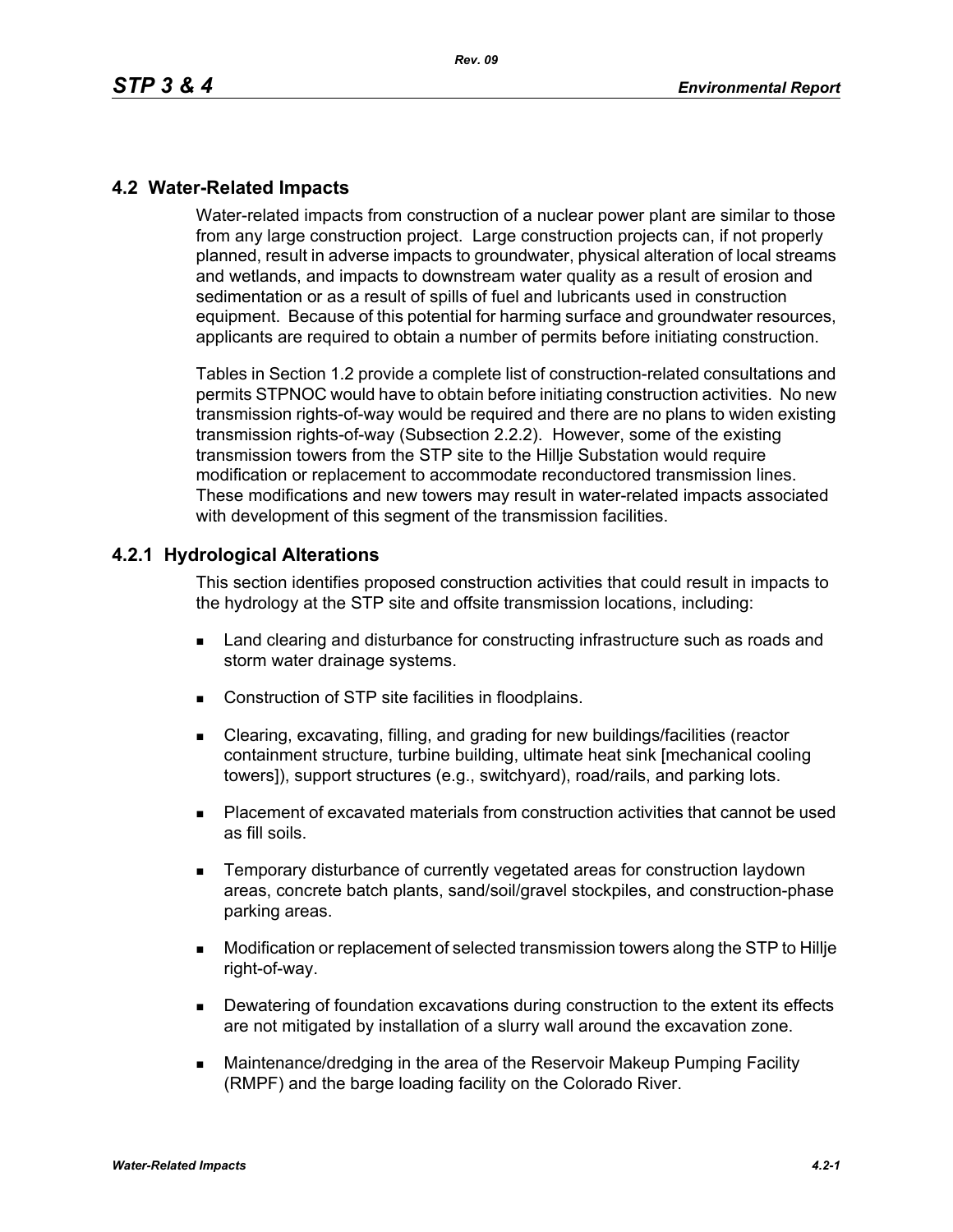# **4.2.1.1 Surface Water**

The STP 3 & 4 project will require replacing some of the existing transmission towers along the 20 miles of transmission right-of-way from the STP site to the Hillje substation (Section 3.7). The modification or replacement of the towers along the existing right-of-way would result in construction activities occurring that would likely result in the disturbance of surface soils within the footprint of the existing towers or access roads. The right-of-way itself as well as adjacent lands is used for crop production. Based on the current use of the land within the right-of-way, disturbance to surface soils would not appreciably alter surface water flow during the modification of the towers or construction of new towers. STPNOC has determined that impacts from the potential changes to surface water flow would be similar to the impacts from the original construction activities along the transmission right-of-way. The impacts would be temporary and would impact relatively small areas. Access to the existing rights-of-way would occur where existing access points are located and would not result in additional land disturbances. STPNOC, therefore, estimates impacts to surface water alterations would be SMALL and would not warrant additional mitigation other than those required by the appropriate permits. If construction activities occur close to surface water features, it is anticipated that the transmission line constructor would use erosion controls to limit the potential impacts to nearby water bodies or drainage features.

The only STP 3 & 4 facilities to be located in the Colorado River floodplain are those facilities that will be shared and have already been constructed for use by STP 1 & 2. These facilities are the RMPF, the Main Cooling Reservoir (MCR) blowdown discharge pipes, the MCR spillway discharge structure, and the barge facility. The remainder of the STP 3 & 4 facilities would be constructed in areas located above the elevation of the floodplain. Impacts to the floodplain from STP 3 & 4 would be less than the impact of constructing STP 1 & 2. The area occupied by these structures in the floodplain is insignificant when compared to the total area of the floodplain. There would be no additional reduction in channel conveyance and the elevation of the 100-year floodplain upstream and downstream of the STP site would not be affected by construction of STP 3 & 4. STPNOC has determined that impacts to the floodplain would be SMALL and would not warrant mitigation.

The local relief of the STP site varies from approximately 30 feet above mean sea level (MSL) in the northern portion of the site to 15 feet MSL in the southern portion, (Subsection 2.3.1.2). Within the site boundary (Figure 2.3.2-3) flows the West Branch of the Colorado River, the Colorado River, as well as surface water drainage features, one of which feeds 34-acre Kelly Lake, which is located in the northeast corner of the site (Reference 4.2-1). The largest surface water feature in the vicinity of the site is the above-grade MCR that covers approximately 7000 acres (2800 hectare). Another STP site surface water feature associated with STP 1 & 2 operations is the 47-acre Essential Cooling Pond (Reference 4.2-2).

As discussed in Subsection 2.3.1, Little Robbins Slough, an intermittent stream, flows south of the MCR to a coastal marsh area north of Matagorda Bay. A portion of Little Robbins Slough that would have been inundated by the construction of the MCR was relocated during the construction of STP 1 & 2 to an area outside of the MCR. The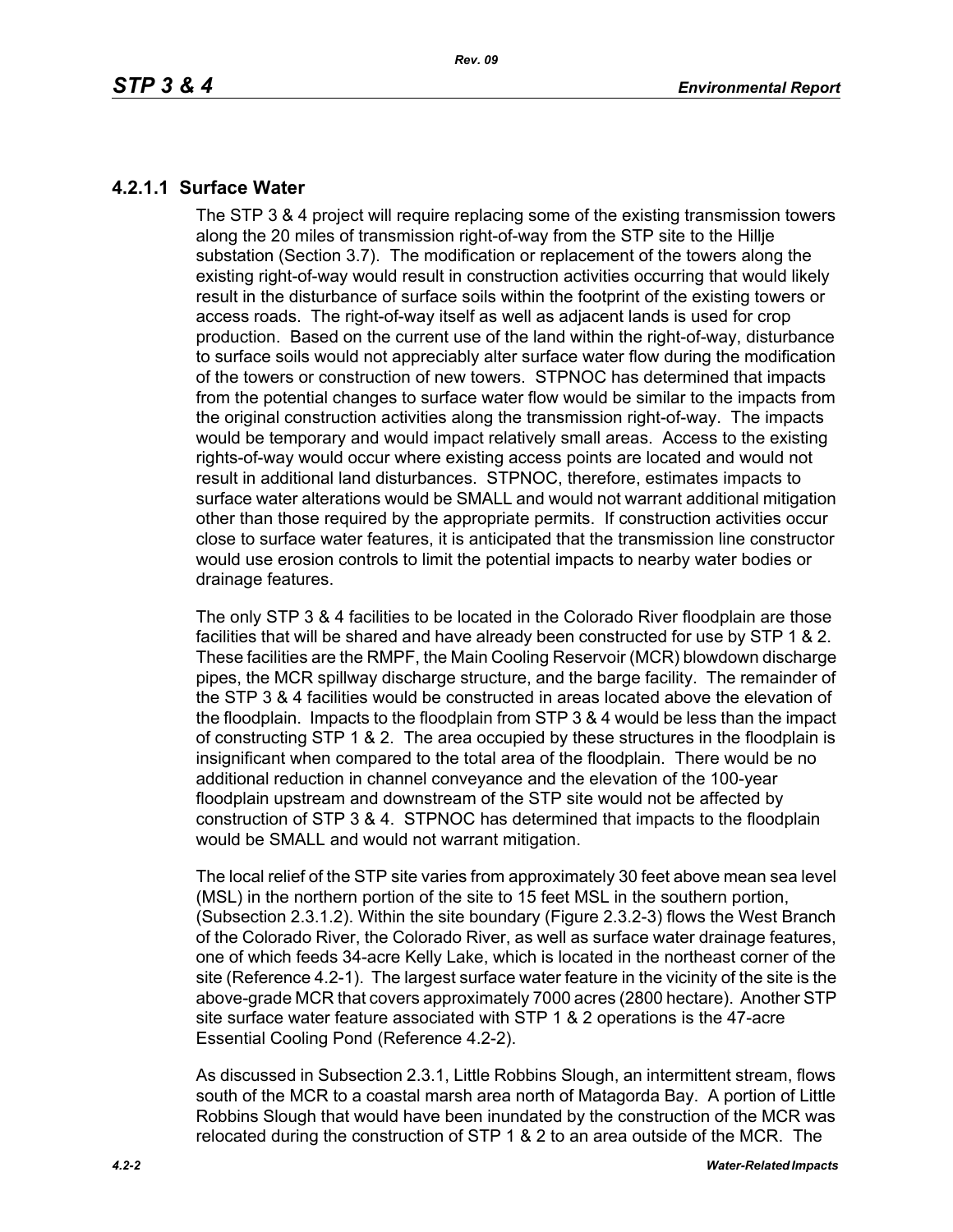relocated channel rejoins the natural drainage course approximately 1 mile east of the southwest corner of the MCR (Reference 4.2-2). The West Branch of the Colorado River is an old river channel associated with the Colorado River adjacent to the MCR that flows south toward the Gulf Intracoastal Waterway and Matagorda Bay. Surface water drainage features near the southeastern portion of the MCR feed the West Branch of the Colorado River, which flows only intermittently.

The construction of STP 3 & 4 and its support facilities, especially the proposed 2-mile long heavy-haul road (Figure 3.9-1) from the barge facility to STP 3 & 4 (Section 4.1) could alter the current surface water flow patterns. Drainage ditches, storm water culverts, and other drainage devices will be used to maintain flow patterns across the construction areas. The refurbishment of an existing rail line that enters the northern portion of the STP site would result in less impact to the area crossed than when originally constructed. Actual impacts would be similar to those associated with normal maintenance of the rail line, including rail and ballast replacement where appropriate.

Surface water features that could be affected by the STP 3 & 4 construction activities include the unnamed onsite drainage associated with site sloughs, drainage ditches currently located in the STP 3 & 4 project area, an area currently designated as the Texas Prairie Wetland Project (Subsection 2.4.1), several onsite areas of standing water and their associated drainages, and other site drainage features that flow to the Colorado River or to the West Branch of the Colorado River (Subsection 2.3.1). Refer to Section 2.4 for additional information on the STP site surface water features.

There have been no studies performed by STPNOC to determine water storage or flow characteristics for surface water features within the STP site boundary other than the Essential Cooling Pond for STP 1 & 2 and the MCR because none have been required by state regulatory agencies. Monitoring of STP site surface water features is performed in accordance with STPNOC's storm water management program. As discussed in Subsection 2.3.3, surface water quality is analyzed for radionuclides as part of the existing radiological monitoring program for the West Branch of the Colorado River, Little Robbins Slough, the East Branch of Little Robbins Slough, a surface water drainage ditch located northeast of the MCR, and the MCR, as indicated in Subsection 2.3.3.

Part of a surface water ditch system is currently located in the area proposed for the STP 3 & 4 facilities. The ditch drains surface water away from the northern portion of the STP 1 & 2 operations area when surface water is present as the result of precipitation events. STPNOC plans to relocate this section of ditch north of the STP 3 & 4 site to capture surface water runoff from STP 1 & 2 and STP 3 & 4. As discussed in Subsection 2.4.1, STPNOC performed a bio-assessment survey of the ditch that passes through the STP 3 & 4 site that could be affected by construction activities (Reference 4.2-3).

STPNOC also surveyed the proposed construction site to determine if jurisdictional wetlands were present (Reference 4.2-4). Subsequent to the completion of this survey, STPNOC performed additional surveys in concert with its request for a Preliminary Jurisdictional Determination of wetlands within the areas potentially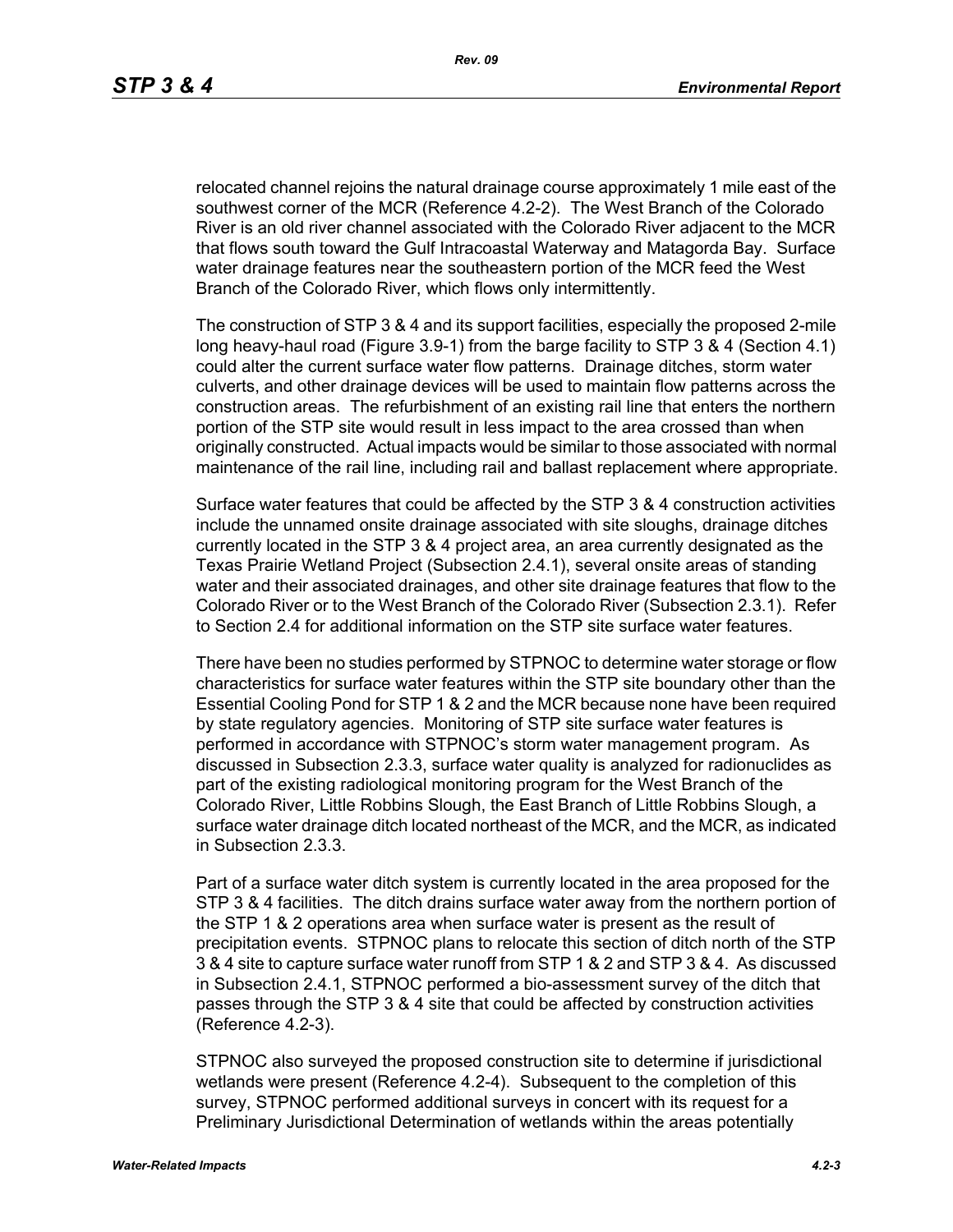affected by construction of Units 3 & 4. In May of 2009 the USACE confirmed the presence of 29 separate wetlands which would fall under the jurisdiction of the Clean Water Act. These wetlands ranged in size from 0.07 acres to 3.78 acres. Each of these wetlands would be avoided during construction activities (Reference 4.2-4). STPNOC would use silt fences and other erosion control devices, as needed, to help mitigate the possibility of surface water runoff from proposed construction activities impacting the STP site's surface water drainage features.

The RMPF intake structure on the Colorado River for STP 1 & 2 was built with the capability to provide enough makeup water to the MCR for four nuclear units. At present, it is operating at half its capacity, with only four makeup pumps in service. STPNOC has determined that the RMPF intake structure itself would not have to be modified to accommodate the new units. New pumps would be installed in the existing structure. This would limit potential direct impacts to the Colorado River.

The circulating water intake structure for STP 3 & 4 would be located on the modified existing MCR dike south of the STP 1 & 2 circulating water intake. The circulating water discharge outfall for STP 3 & 4 is located approximately 1000 feet west of the STP 1 & 2 discharge structure. Because of the configuration of circulating water pipes passing over the embankment, an overflow weir would be installed inside the discharge outfall to maintain proper siphon when the water level drops toward the low-water level datum. Downstream of the discharge outfall, riprap placement would be provided to prevent erosion. For more information, refer to Subsection 3.4.2.3. The MCR discharge is the existing blowdown facility to the Colorado River downstream of the RMPF. The MCR blowdown structure to the Colorado River is adequate in size to support the proposed project.

Any maintenance dredging of the Colorado River in the vicinity of the RMPF and the barge landing facility would be performed under existing or future STPNOC permits as required by the U.S.Army Corps of Engineers and in accordance with any applicable state permits or other requirements (Section 1.2 Tables 1.2-1 through 1.2-4). Dredged material from the dredged locations would be disposed in accordance with the STP site's dredging permits. Surface water impacts from dredging would be limited to the Colorado River in the direct vicinity of dredging operations and to the vicinity of the dredged material disposal area. Dredging would disturb sediments and increase turbidity downstream of the RMPF; however, impacts would be of short duration essentially limited to the period of actual dredging operations.

The State of Texas Construction Storm Water Program requires industrial facilities that discharge to waters of the United States and plan construction that would disturb more than 5 acres of land to:

- Obtain coverage under the Texas Pollutant Discharge Elimination System (TPDES).
- **IMPLEMENT MANAGEMENT EXAMPLE THE IMPLEMENT INCORDIT IN THE IMPLEMENT INCORDENT INCORDIT IN THE IMPLEMENT INCORDIT IN THE IMPLEMENT INCORDENT INCORDITION** devices and retention ponds) and operational measures to prevent the movement of pollutants (including sediments) offsite via storm water runoff.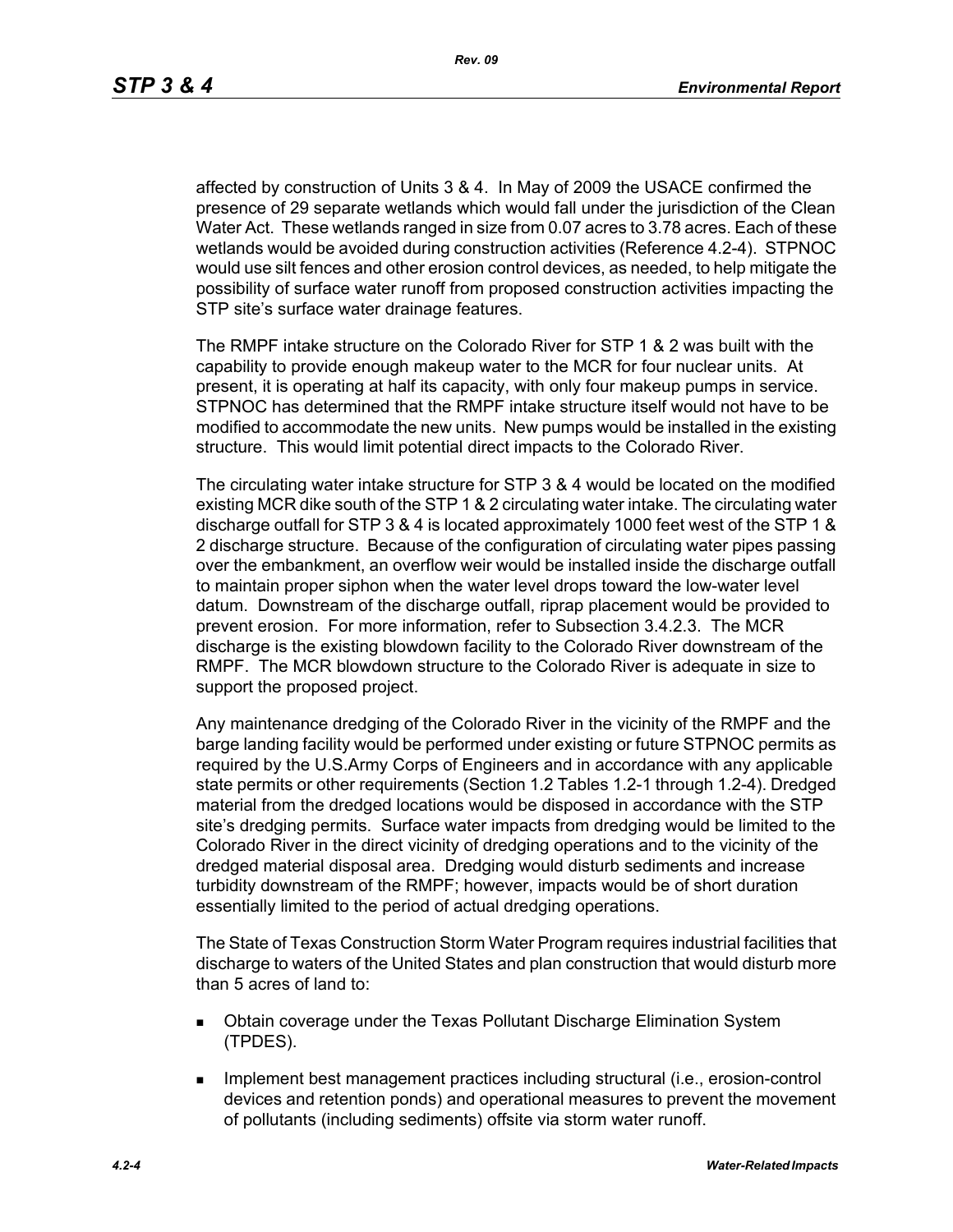**Develop a Storm Water Pollution Prevention Plan (SWPPP) through the TCEQ.** 

New retention ponds and connecting drainage ditches would be constructed to accommodate surface water runoff from areas where surface soils would be disturbed by construction activities. The proposed ditches and retention ponds may also be used to allow potential sediment-laden water generated from dewatering activities to settle in them to reduce the amount of sediment potentially discharged to surface water bodies at the site. The water could then, if necessary, be discharged at a TPDES permitted outfall. The locations of these ditches and retention ponds have yet to be determined.

Therefore, STPNOC concludes that impacts to surface water hydrology would be SMALL and would not warrant additional mitigation in addition to those included in required permits.

#### **4.2.1.2 Groundwater Dewatering**

As discussed in Subsection 2.3.1, groundwater use in the vicinity of the STP site is primarily from the confined Chicot Aquifer (Beaumont Formation) within the Gulf Coast Aquifer system. The Chicot Aquifer is separated into shallow and deep aquifers by at least 150 feet of confining clay. Groundwater wells in Matagorda County are located within the Chicot Aquifer (Subsection 2.3.1). The Beaumont Formation comprises the shallower aquifer material below the alluvial deposits directly along the Colorado River channel and deeper portions of the Chicot Aquifer. The Beaumont Formation is comprised of deltaic sediments consisting of discontinuous interfingering beds of clay, silt, sand, and gravel that grade laterally over short distances (Reference 4.2-2). The upper 10 to 30 feet of the Beaumont Formation acts as an upper confining unit for the shallow portion of the Chicot Aquifer. As discussed in Subsection 2.3.1, the base of the shallow portion of the Chicot Aquifer is 90 to 150 feet deep at the STP site. This shallow portion of the Chicot Aquifer is the portion of the aquifer in which dewatering would occur.

Recharge to the shallow portion of the Chicot Aquifer is within a few miles north of the STP site. Discharge from the shallow portion of the aquifer is to local wells, to Colorado River alluvial material east of the site, and to Matagorda Bay and the Colorado River estuary, approximately 5 miles southeast of the site (Subsection 2.3.1).

The excavations for STP 3 & 4 would be approximatly one year apart. Each excavation would reach a depth of approximately 95 feet below grade. Perimeter dewatering would be required to a depth of at least 35 feet with dewatering wells for the deeper portion of the excavations located in the lower unit of the shallow portion of the Chicot aquifer to a depth of approximately 95 feet below grade. A slurry wall will be installed around the entire excavation (both Units 3 and 4) to a depth of approximately 125 feet below grade. The extent of each excavation would be approximately 1000 feet wide (east-west) by 1200 feet long (north-south) and would cover an area of approximately 27 acres for each unit.

It is currently anticipated that dewatering and excavation activities for STP 3 & 4 and their ancillary facilities would be similar to those performed during construction of STP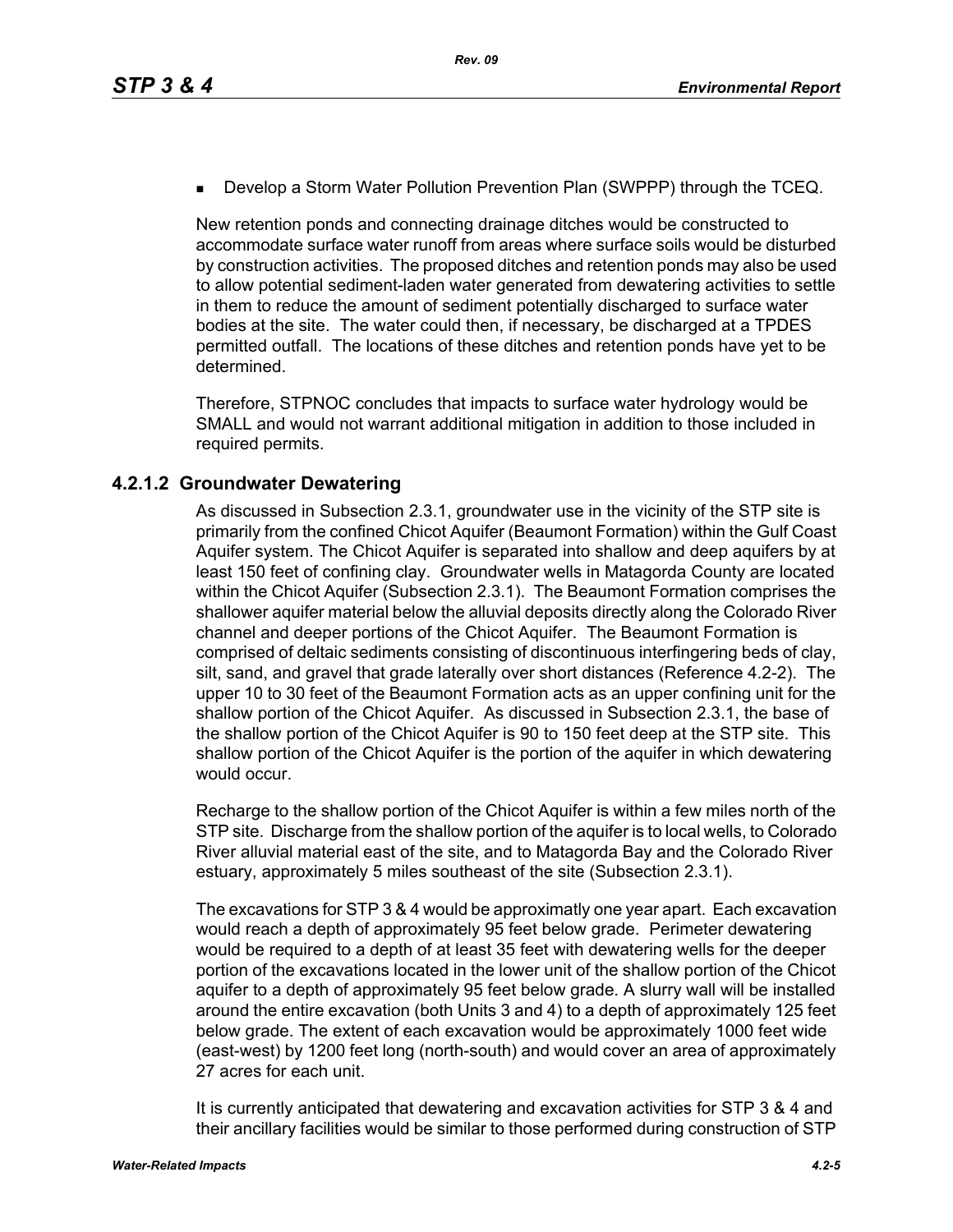1 & 2. Dewatering and excavation activities for the existing STP 1 & 2 are described in STP 1 & 2 FSAR Subsection 2.5.4 (Reference 4.2-1). As discussed in Subsection 2.3.1, the proposed cut and fill excavation dewatering activities for STP 3 & 4 would consist of a combination of a perimeter slurry wall, deepwells, recharge wells, jet eductors, sand drains, wellpoints, pumps, standby pumps, sumps, sump pumps, trenches, and necessary appurtenances capable of achieving the design requirements to dewater or to depressurize the major water-bearing strata. The perimeter dewatering wells would control lateral inflow and assist in removing water stored within the excavation. The open pumping system would control precipitation runoff, assist in water storage removal, and any inflow to the excavation.

 The initial dewatering rate is estimated to be 6700 gpm and is expected to decline to approximately 1000 gpm due to the surrounding slurry wall. The hydraulic conductivity in the upper unit of the shallow portion of the Chicot Aquifer is between 65 and 420 gallons per day/square foot (gpd/ft<sup>2</sup>). Transmissivity values range from 1100 and 10,500 gallons per day per ft (gpd/ft). The storage coefficient varies between 0.0017 and 0.0007. The lower unit of the shallow portion of the Chicot Aquifer has a hydraulic conductivity that ranges between 410 and 600 gpd/ft<sup>2</sup>, a transmissivity range between 13,000 and 33,000 gpd/ft, and storage coefficients between 0.00045 and 0.00071.

Based on the range of estimated flow, drawdown and subsidence estimates at key facility structures are included in Table 4.2-1. The excavation dewatering rates measured during STP 1 & 2 construction (1300 gpm to 2900 gpm) indicate the estimated STP 3 & 4 rates would be less than the upper bounded steady-state flow of 6700 gpm at the initial dewatering with a steady state of approximately 1000 gpm, which suggests that the estimates based on the lower hydraulic conductivity value may be more realistic. Therefore, the amount of projected drawdown and subsidence at the MCR and STP 1 & 2 would likely be on the lower end of the estimate range as shown in Table 4.2-1. Table 4.2-2 includes groundwater hydrologic parameters based on pump tests performed in the upper portion of the Chicot Aquifer.

As discussed in Subsection 2.3.1, the soils to a depth of approximately 10 to 30 feet in the vicinity of STP 3 & 4 consist primarily of silty clays that create a confined groundwater system in the shallow portion of the Chicot Aquifer at the site. The presence of the surficial clays would also isolate wetlands and shallow surface water (natural and man-made drainage) features in the vicinity of STP 3 & 4 from the underlying subsurface soil units being dewatered during construction. Therefore, the impact to wetlands or to surface water drainage features in the vicinity of the proposed excavation from the proposed dewatering activities would be SMALL and would not warrant additional mitigation.

Due to the presence of the confining clays above and below the shallow portion of the Chicot Aquifer, dewatering activities would be limited to the shallow portion of the Chicot Aquifer. As discussed in Subsections 2.3.1 and 2.3.2, the closest offsite well to the STP 3 & 4 site location (Figure 2.3.1-43) installed in the shallow artesian portion of the Chicot Aquifer is Well 2004120846, which is located approximately 9000 feet east of the STP 3 & 4 site. This well is approximately 80 feet deep and is used to supply water to livestock.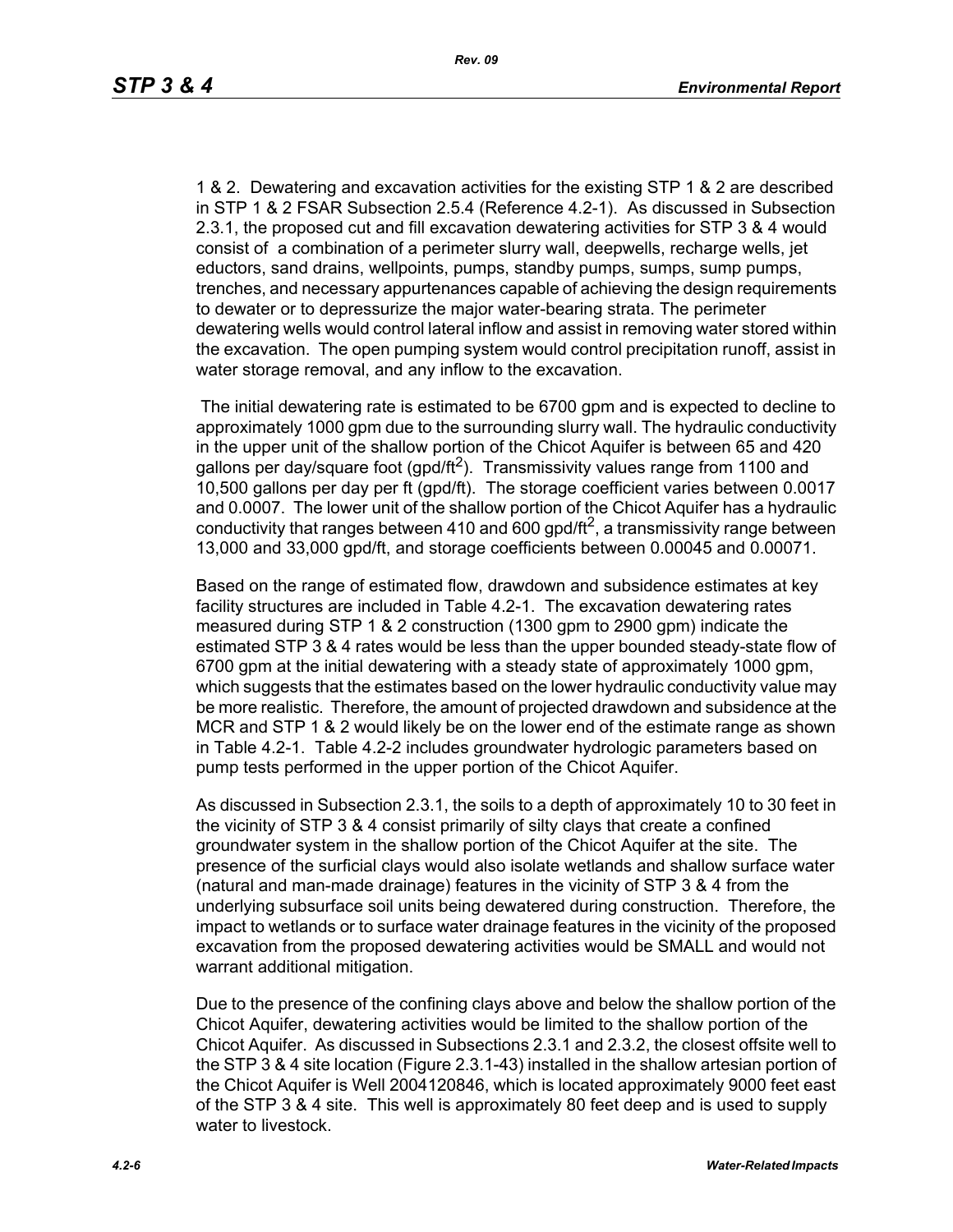Dewatering activities in the upper shallow aquifer would not impact most local water well users because most water wells close to the site are located in the deeper portion of the Chicot Aquifer (Subsection 2.3.2). Dewatering wells would be installed above the confining layer separating the shallow portion of the Chicot Aquifer from the deeper portion. Therefore, dewatering would occur within the direct vicinity of the excavation for a reasonably short period of time (period of construction), affecting only the shallow portion of the Chicot Aquifer. The potential for subsidence associated with dewatering would be SMALL and limited to onsite areas, primarily to the areas of STP 1 & 2 and the MCR. Subsidence impacts could be mitigated through the installation of cutoff walls that would limit the amount of groundwater required to be pumped during the dewatering of the excavation. The use of injection wells or infiltration trenches could also help to limit the amount or possibility of subsidence near the existing STP site facilities by creating an area of recharge between the excavation and those facilities.

As discussed in Subsection 2.3.1, the use of the slurry wall could reduce the amount of water it would be necessary to remove from the excavation during dewatering. The steady state dewatering during the construction phase is significantly reduced with an estimated dewatering rate of 1000 gpm.

As discussed in Subsection 2.3.1, the MCR is connected to the shallow portion to the Chicot Aquifer where the surficial clays were excavated during the construction of the STP 1 & 2. This connectivity of the MCR to the shallow portion of the Chicot Aquifer and the fact that the proposed excavation sites are only 2200 feet from the MCR, dewatering over time could result in the movement of water from the MCR (higher head potential) to the excavation (lower head potential) if there are subsurface flow paths that directly connect the two areas. The loss of surface water from the MCR as a result of dewatering activities could result in the need to increase surface water use from the Colorado River or an increase in groundwater use. The use of the slurry wall between the excavation for STP 3 & 4 and the MCR could block potential flow from the MCR to the STP 3 & 4 excavation and prevent the additional loss of surface water from the reservoir.

Due to the nature of the clay and sand materials, sumping may be required to handle any seepage, trapped water, perched water, or surface water on top of these formations. A system of shallow drains and/or ditches is utilized inside and outside the excavation to collect and direct minor seepage to sumps. This system would also be utilized to handle storm water that enters the excavation. Sand drains may also be installed to allow the trapped and/or perched water to migrate to the lower permeable formations that are pumped by the active dewatering systems. The effluent from the dewatering well system would be controlled, and discharged into drop structures with discharge points located in the existing MCR.

A surficial clay extends across the STP site with the exception of beneath some sections of the MCR where the clay was penetrated during construction activities for STP 1 & 2. Because the shallow portion of the Chicot Aquifer is generally isolated from surface waters outside of the footprint of the MCR by the surficial clay and from underlying aquifer units by a confining unit, STPNOC concludes that impacts to groundwater due to pumping during dewatering activities in this aquifer would be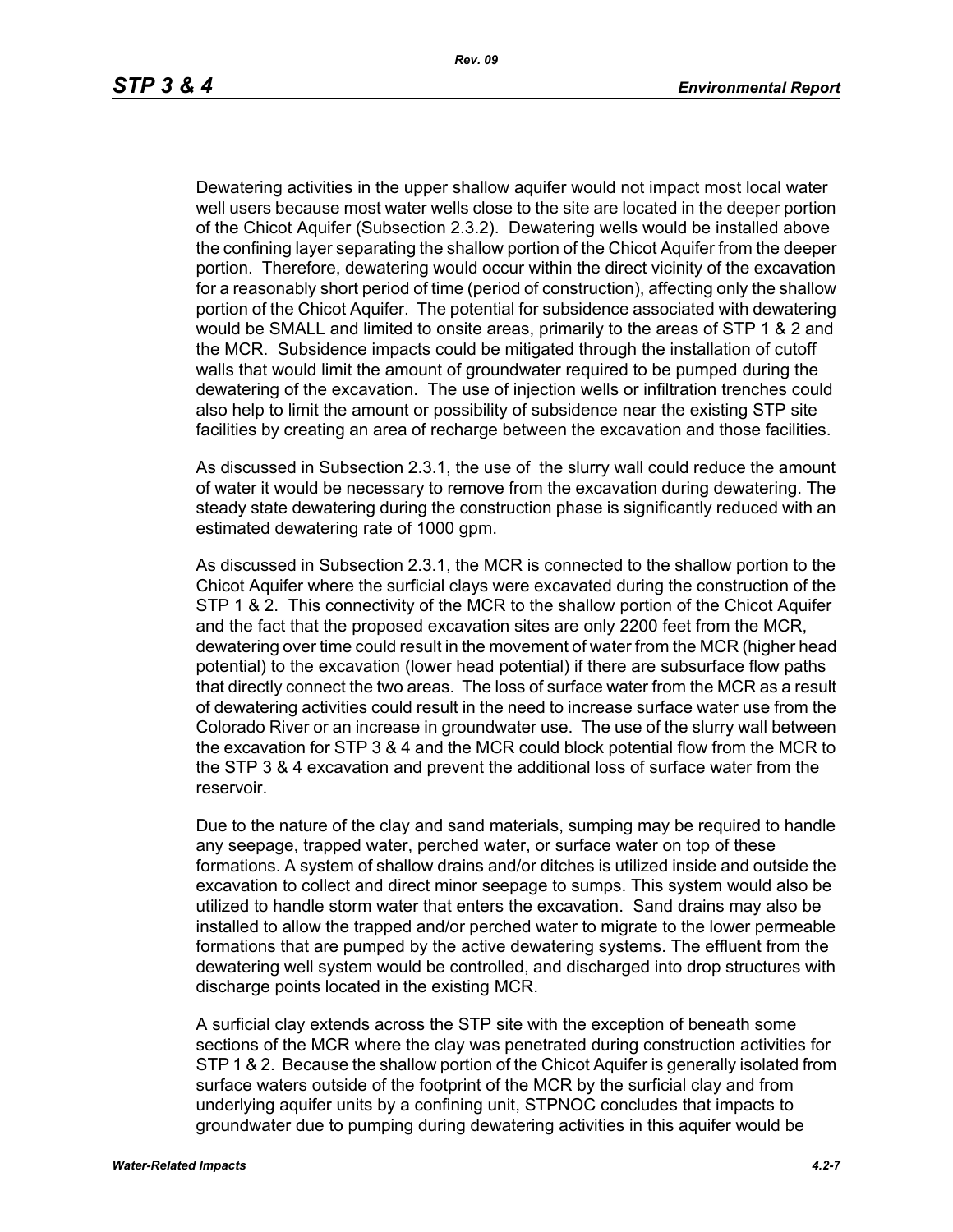limited to the shallow portion of the Chicot Aquifer. Impacts on surface water hydrology from dewatering activities with the possible exception of the MCR would be SMALL and would not warrant additional mitigation.

Compacted materials added to the excavation as part of the backfill process and the presence of the new units would alter the groundwater flow paths in the vicinity of STP 3 & 4 foundations. However, these impacts would be localized to the STP site in the area of construction. When the slurry wall is installed prior to construction, flow patterns within the shallow portion of the Chicot Aquifer on the STP site would also be altered. These impacts would be limited to areas of construction within the STP site boundary and would have no impact on surface water hydrology. STPNOC has developed a Dewatering Plan to be used by the construction contractor that contains detailed information on dewatering and water disposal activities and possible mitigation measures for the STP 3 & 4 site. Once dewatering operations cease, the affected potentiometric surface at the site is expected to return to pre-construction levels. Therefore, STPNOC concludes impacts to the shallow groundwater aquifer from dewatering activities would primarily be localized to the STP site and would be SMALL, and would not warrant mitigation other than as mentioned above or required by existing or required permits.

#### **4.2.2 Water Use Impacts**

The existing five (5) site groundwater production wells are indicated in Figure 2.3-2. A description of the groundwater underlying the STP site is provided in Subsection 2.3.1.2.2. A description of current groundwater use at STP 1 & 2 is provided in Subsection 2.3.2.2 and Table 3.2-18.

Based on the results of an operating plant (Units 3 and 4) water balance calculation (Reference 4.2-8) and a site groundwater use calculation (Reference 4.2-9), STPNOC has determined that the STP site groundwater operating permit (Reference 4.2-5) limit provides adequate groundwater supply for water uses required for the operation of STP Units 1 and 2 and the construction, initial testing, and operation of STP Units 3 and 4. The permit allows groundwater withdrawals from the five site production wells up to a limit of 9000 acre-feet over the permit term of approximately 3 years. For discussion purposes, this permit limit may be described herein as "approximately 3000 acre-feet/year," recognizing that groundwater withdrawal in a single year may exceed 3000 acre-feet provided that total withdrawals over the permit term do not exceed 9000 acre-feet. As a point of reference, if the permit limit were exactly 3000 acre-feet/year (which is not necessarily the case due to slight variances in the permit term with each permit renewal), the equivalent "normalized" withdrawal rate assuming continuous pumping every minute of every day of each year would be approximately 1860 gpm.

As discussed in Subsection 2.3.2, annual groundwater use for operation of STP Units 1 & 2 from 2001 through 2006 averaged approximately 798 gpm (approximately 1288 acre-feet/year). A small but not insignificant portion of this amount has been diverted to the Main Cooling Reservoir (MCR) as a result of manual operation of the groundwater well pump and header system. With the installation of appropriate automated groundwater well pump and header system controls, this diverted groundwater would be available for construction, initial testing, and operation of Units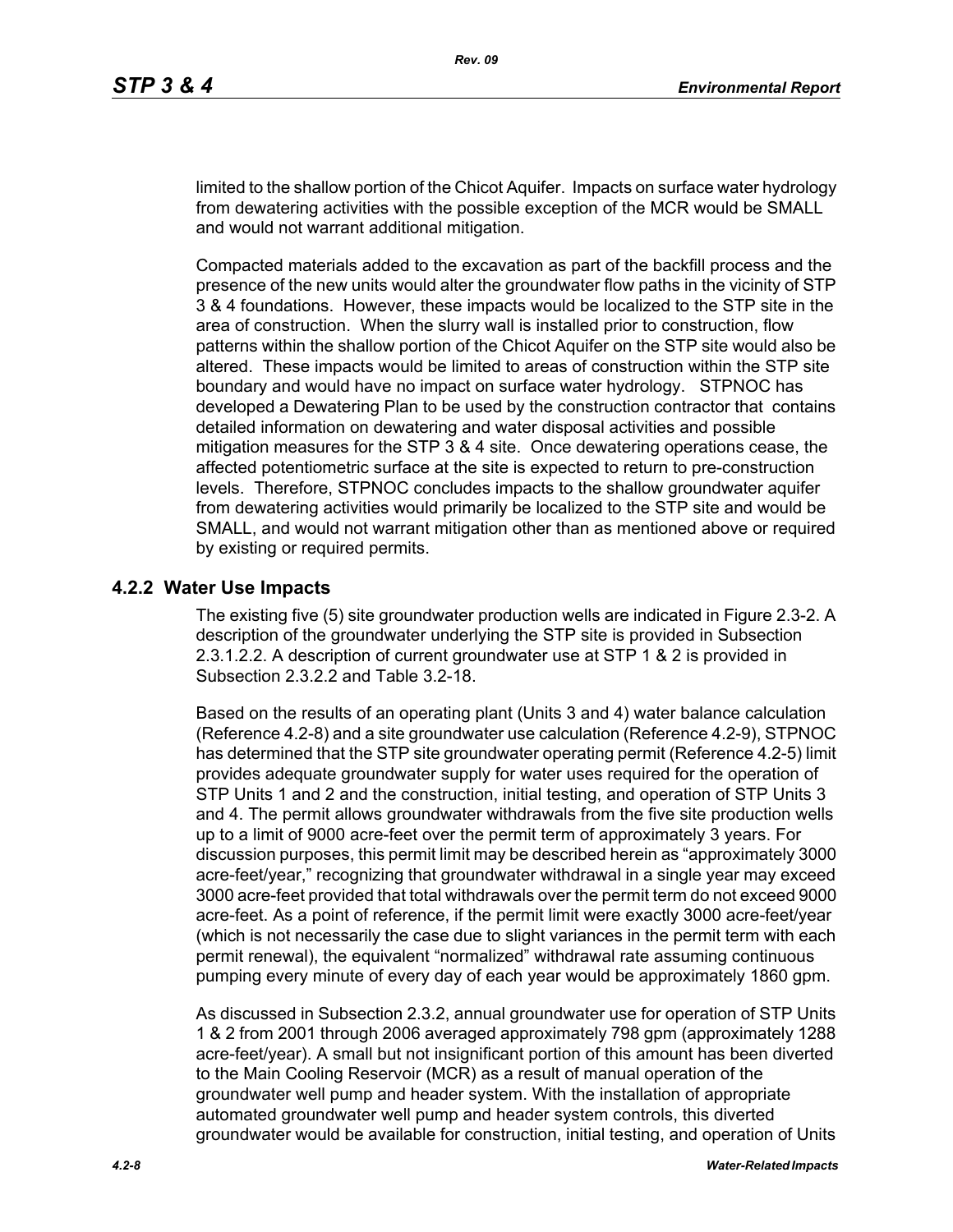3 and 4. However, as documented in the site groundwater use calculation (Reference 4.2-9), it has been determined that even if this water were not available to Units 3 and 4, the existing STP site groundwater operating permit limit provides adequate groundwater supply for water uses required for the operation of STP Units 1 and 2 and the construction, initial testing, and operation of STP Units 3 and 4.

Groundwater would be used during construction and initial testing of STP Units 3 and 4 for personal consumption and use, concrete batch plant operation, concrete curing, cleanup activities, dust suppression, placement of engineered backfill, and piping flushing and hydrostatic tests. Water uses for the construction and initial testing of STP Units 3 and 4 were estimated for each month during the construction period through the commencement of unit operation (Reference 4.2-9). As documented in the site groundwater use calculation (Reference 4.2-9), monthly construction water uses are projected to range from a normalized rate of approximately 10 gpm to approximately 228 gpm. Similarly, monthly water uses associated with initial testing of STP Units 3 and 4 are projected to range from a normalized rate of approximately 47 gpm to approximately 491 gpm.

When evaluating whether the total site groundwater demand can be satisfied by the available groundwater supply, the site groundwater use calculation (Reference 4.2-9) considers the schedule projected for each use, and evaluates the total site groundwater usage at each point in time from the commencement of STP Units 3 and 4 construction until both Units 3 and 4 are in operation (i.e., Units 1, 2, 3 and 4 are operating simultaneously). With consideration for the need to maintain water storage capacity to provide for peak site water demands, this evaluation confirms that total site groundwater demand remains below the existing site groundwater permit limit during construction, initial testing, and operation of STP Units 3 and 4.

As discussed in Section 2.3.2, the design groundwater withdrawal capacity associated with the five site production wells covered by the existing site groundwater operational permit is 1950 gpm. Of the total 1950 gpm design capacity, not more than approximately 1650 gpm is considered to be available based on operating experience and the fact that use of the Nuclear Training Facility (NTF) pump is limited to providing fire protection water for the NTF. Therefore, STPNOC intends to install at least one additional site groundwater well with a design capacity of 500 gpm. As with the existing five site production wells, any new well(s) would be installed to depths within the deep portion of the Chicot Aquifer. As documented in the site groundwater use calculation (Reference 4.2-9), this additional capacity will allow for sufficient groundwater withdrawal to meet water uses required for: (1) operation of STP Units 1 and 2 and the construction, initial testing, and operation of STP Units 3 and 4; and (2) potential temporary capacity reduction as a result of equipment failure/unavailability. Any additional wells would be properly permitted under applicable Coastal Plains Groundwater Conservation District (CPGCD) and TECQ requirements, and would not involve a request for an increase in the existing permit limit.

As discussed in Subsection 2.3.2, the site's five (5) production wells provide water from the deep portion of the Chicot Aquifer (well depths between 600 and 700 feet) for STP Units 1 & 2 operations, the NTF, and for the STP Visitor Center (located within the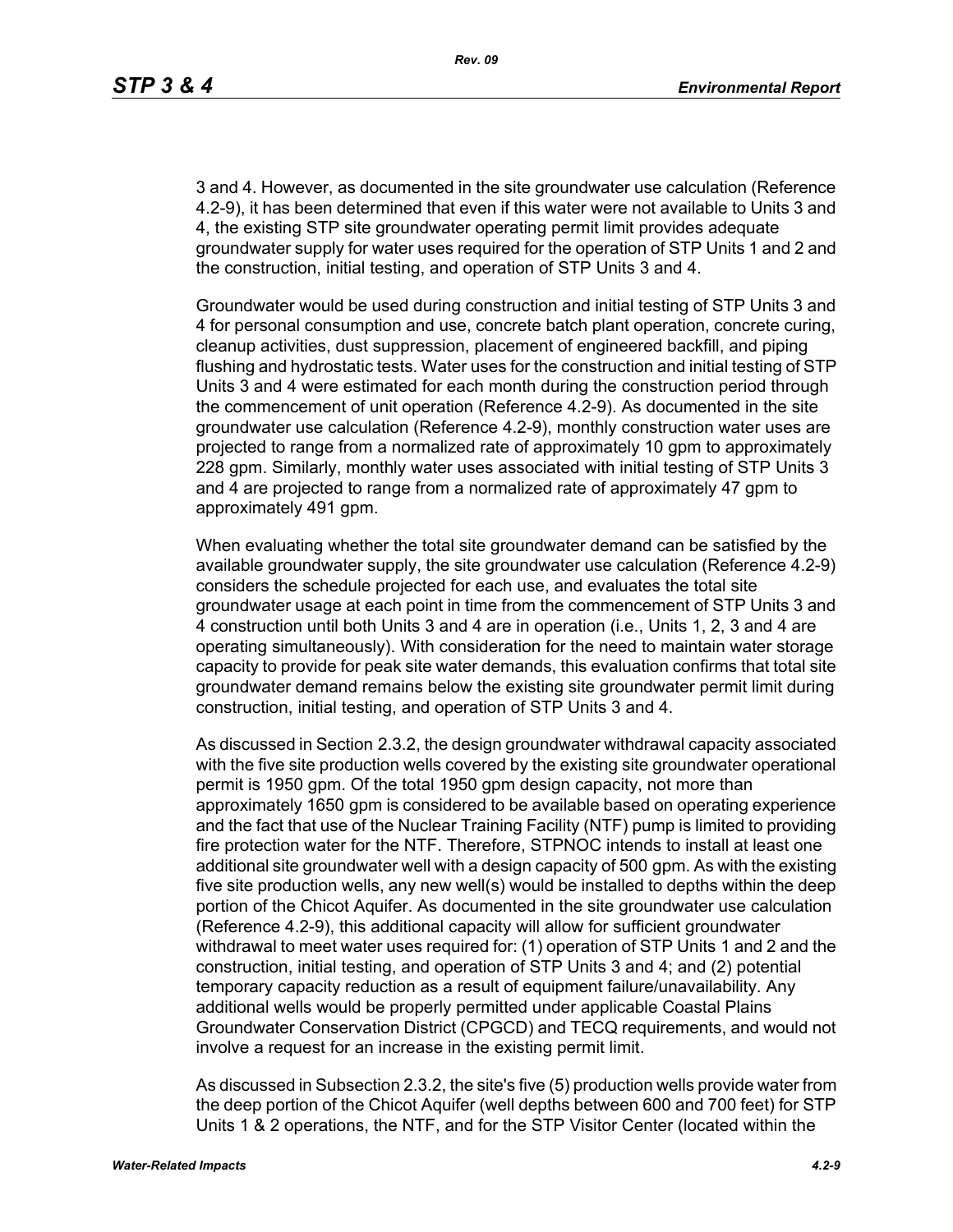NTF). STP Units 1 & 2 currently use this water for cooling, condensing, and refrigeration; process and washdown; boiler feed; air-conditioning; sanitary and drinking; and other plant activities. A sixth well located at the east entrance to the STP Unit 1 and 2 site off FM 521 has been plugged and abandoned. An onsite pump test on Well 5 installed to a depth of 700 feet in the deep aquifer portion of the Chicot Aquifer yielded 50,000 gpd/ft (6680 ft<sup>3</sup>/day). However, as indicated in Table 2.3.1-16, lower transmissivity values were calculated for Well 6 and Well 7. Therefore, an average transmissivity value of 33,245 gpd/ft (4444 ft<sup>3</sup>/day) was used in the calculations. No values for the coefficient of storage were determined for these wells, so the values used are those for Well 5. The specific capacity of Well 5 was 10 gallons per minute per foot (gpm/ft) of drawdown. The average permeability of the deep aquifer beneath the site was calculated to be 35 ft/day (Reference 4.2-2). The hydrologic parameters for the modeling of potential groundwater use impacts using a confined aquifer scenario for the deeper portion of the Chicot Aquifer are included in Table 4.2-3. Subsection 2.3.1 describes the confining unit separating the shallow portion of the Chicot Aquifer from the deeper portion of the Chicot as being confined. Therefore, the results of using a confined scenario would represent STPNOC's current knowledge of the site conditions.

The upper shallow aquifer is primarily used for livestock watering and other low-yield requirements. The upper shallow aquifer is isolated from the surface waters by surficial clays and from the lower aquifer units by several confining units. As discussed in Subsection 2.3.2, most well water users near STP do not use the upper shallow aquifer as a source for drinking water because of its low yield. The deep confined aquifer is used as the primary source of water for the region due to higher aquifer yield. Therefore, STPNOC concludes that impacts due to pumping from the STP site's production wells during construction activities to the shallow portion of the Chicot Aquifer would be SMALL and would not warrant mitigation.

As indicated above, construction and initial testing of STP Units 3 & 4 will result in an increase in the average groundwater pumping rate (not to exceed the existing permit limit) as compared to that currently required to supply the needs of STP Units 1 & 2. The wells located in the deeper portion of the Chicot Aquifer were evaluated to determine any potential impact to wells located in the vicinity of the STP site within the same portion of the aquifer. The closest offsite well (Figure 2.3.2-5) in the same aquifer unit from an STP site well is Texas Water Development Board Well 8109702, which is located approximately 1.25 miles (6600 feet) southeast of STP Well 7. However, the CPGCD requires a distance of 2,500 feet to be between wells permitted by the District (Reference 4.2-6). Therefore a distance between the potential wells of 2,500 feet would result in the more conservative model results than 6600 feet. As discussed above, the hydrologic parameters used for the modeling are listed in Table 4.2-3.

# **4.2.2.1 Confined Nonleaky Scenario**

A confined nonleaky scenario would most likely represent actual site conditions. The hydrologic parameters used in support of a confined nonleaky aquifer scenario are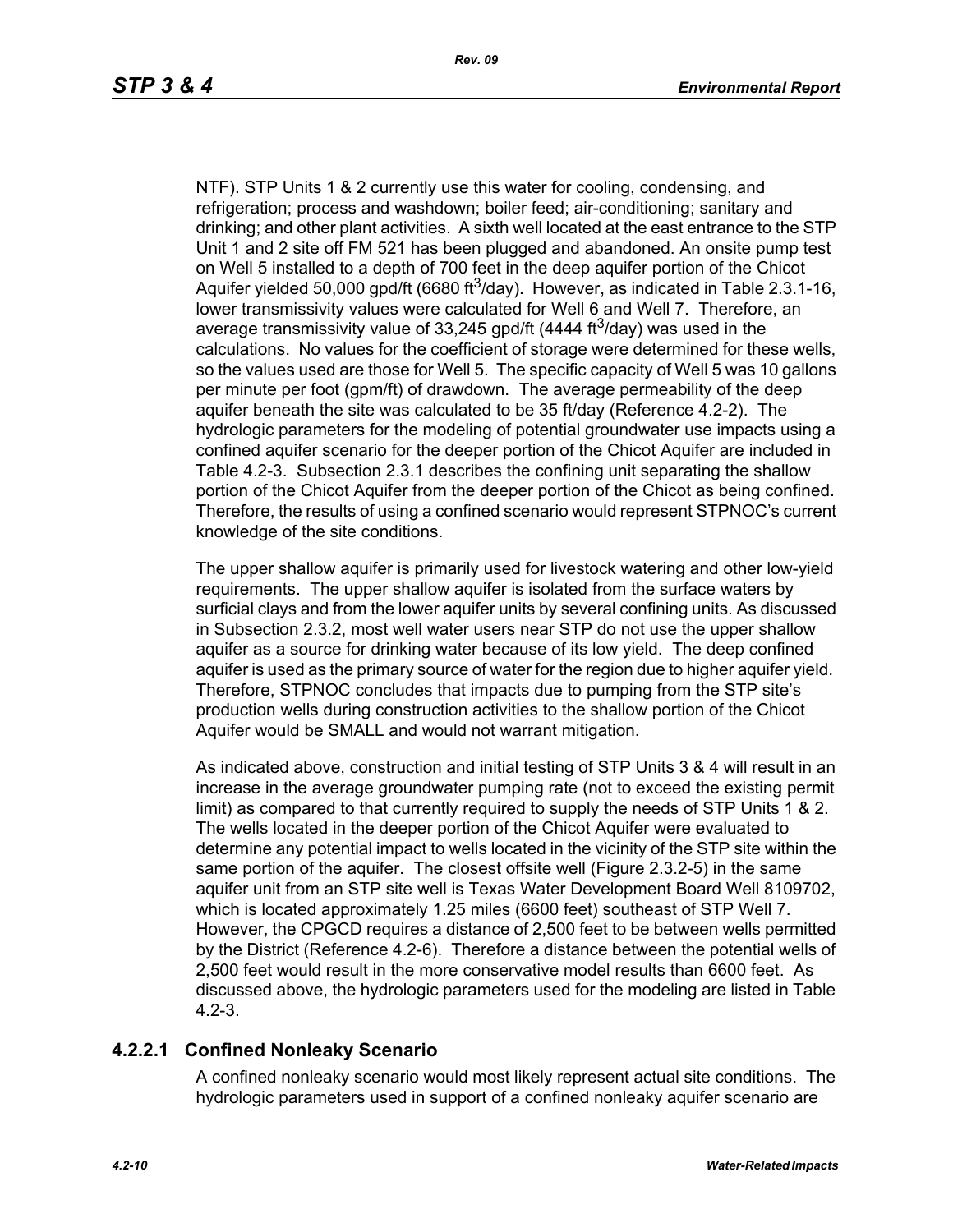included in Table 4.2-3. The Theis non-equilibrium well equations (Reference 4.2-7) for a confined non-leaky scenario are as follows:

 $s = [Q/4(3.14)T](W(u))$   $u = r<sup>2</sup>S/4Tt$ 

where:

| s = drawdown (ft)                        | T = transmissivity, $\text{ft}^2/\text{day}$ |
|------------------------------------------|----------------------------------------------|
| $Q =$ pumping rate, ft <sup>3</sup> /day | $t =$ time since pumping started, days       |
| S = coefficient of storage               | $W(u)$ = Theis well function                 |
| r = distance to pumping well, ft         |                                              |
|                                          |                                              |

The assumptions made were that the aquifer is homogeneous, isotropic, of uniform thickness, and of infinite aerial extent. The assumptions also include that the potentiometric surface prior to pumping is horizontal; the well is pumped at a constant discharge rate; the well is fully penetrating and flow is horizontal; the well diameter is infinitesimal so that storage within the well can be neglected; and water from storage is discharged instantaneously with decline of head. The results of the confined nonleaky scenario model indicated that drawdown of the deeper portion of the Chicot Aquifer potentiometric surface at a distance of 2500 feet from any STP site well based on an average pumping rate of 798 gpm after a period of 27 years (9855 days), which is the operational period of STP 1 & 2 to beginning of construction, would result in a drawdown of 27 to 30 feet. During the construction period [7 years (2555 days)] for STP 3 & 4, the drawdown associated only with the construction activities and a pumping rate of 1062 gpm is 32 to 36 feet. During the period of overlap of the current operational water use and the amount of water projected to be used during construction of STP 3 & 4 over the length of construction activities, the drawdown of the potentiometric surface of the Chicot Aquifer was determined to be 55 to 63 feet (pumping rate of 1860 gpm, which, as detailed in Subsection 4.2.2, is a conservative normalized approximation of the current permitted limit) at 2,500 feet from the pumping well

In reality, as with the confined non-leaky scenario, the actual withdrawal resulting from the pumping of any STP site well a distance of 2,500 feet away would be similar to the drawdown that could be generated under current operating conditions based on design yields and assuming that the wells pumped are pumped in a manner such that no two adjacent wells are ever pumped at the same time to prevent coalescing drawdowns. The drawdown at a distance 2,500 feet from any STP site well for the 500 gpm design yield during the projected 40-year operating period of STP 1 & 2 is 18 to 20 feet.

STPNOC concludes that impacts due to increased pumping during construction activities to the deeper portion of the Chicot Aquifer would be SMALL and would not warrant mitigation. A reduction in drawdown potential could be obtained by the permitting of additional production wells within the same aquifer sequence. This would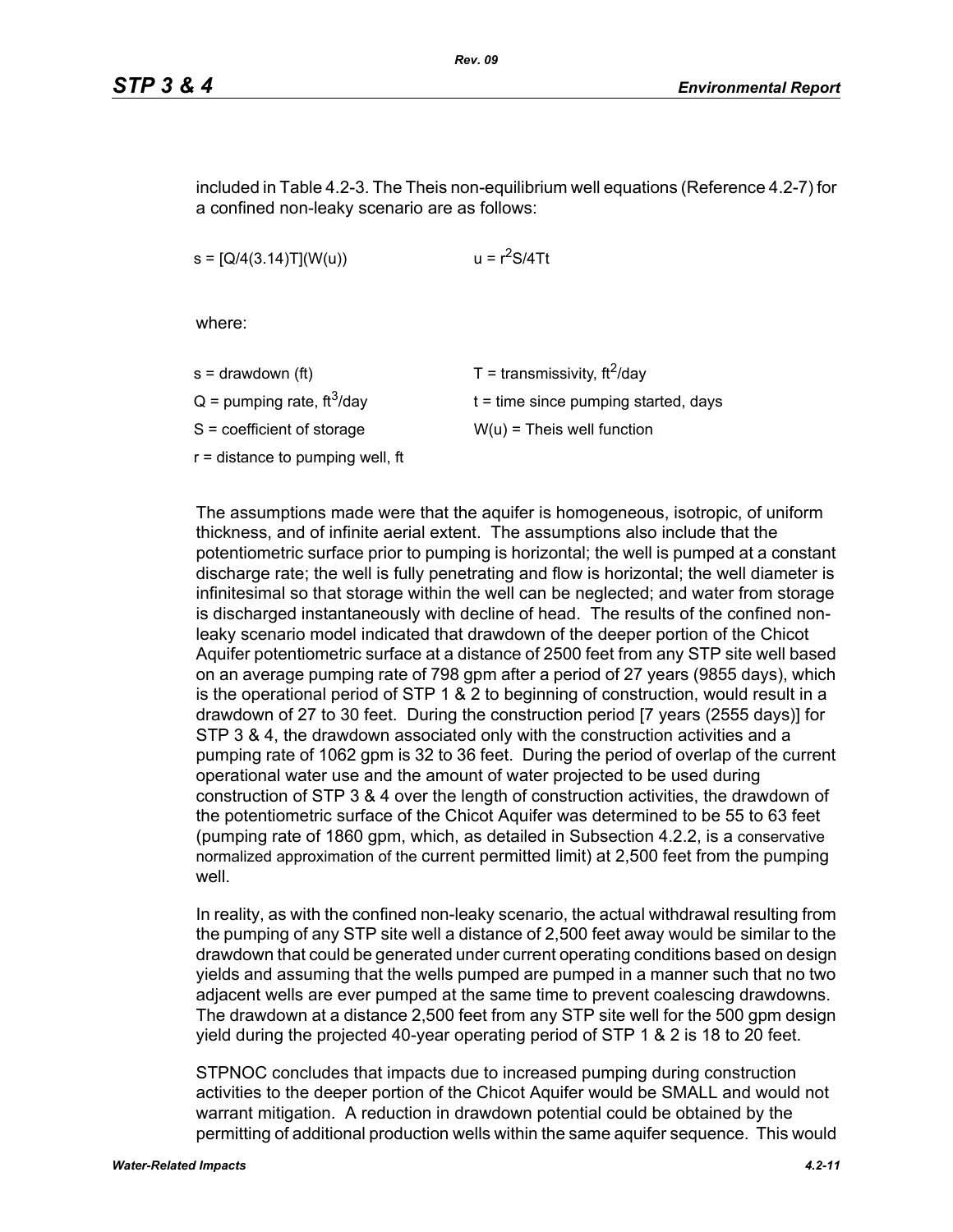allow STP to decrease the actual pumping rate at each well location, thereby spreading out the potential drawdown impacts across the STP site and reducing the effect each of the individual wells would have on offsite well locations while pumping within the current permitted rate.

## **4.2.3 Water Quality Impacts**

#### **4.2.3.1 Surface Water**

Impacts to surface water quality can occur as the result of chemical spills and soil erosion due to ground disturbance during construction. Potential impacts from the modification or construction of new replacement transmission towers along the STP to Hillje right-of-way would result in soil disturbance which would increase the potential impacts to surface water from sedimentation. Based on observation of aerial photographs, buffers of vegetated land that lie between the transmission towers to be modified or constructed and nearby surface water features would reduce the likelihood of any impacts due to sedimentation resulting from construction activities. STPNOC anticipates that modifications/construction along the transmission right-of-way would occur in accordance with all applicable regulations (Section 1.2, Tables 1.2-1 through 1.2-4) and best management practices to further reduce the potential impact, including erosion control measures that may include the use of silt fences and sediment retention basins to prevent storm water from carrying soil into down-gradient water bodies.

Any contaminants (e.g., diesel fuel, hydraulic fluid, antifreeze, or lubricants) spilled during construction activities and not controlled by spill control measures could also affect surface water quality. Any minor spills of potential contaminants, including diesel fuel, hydraulic fluid, or lubricants during construction of the project, would be remediated quickly in accordance with the STP Construction SWPPP. Therefore, impacts to water quality would be considered SMALL and would not warrant additional mitigation.

Due to the relatively flat topography of the STP site, erosional impact to onsite land surfaces would be SMALL. Little Robbins Slough and Kelly Lake receive surface water from the northern portion of the STP site via surface flow from STP site drainage features and could therefore be impacted by site disturbance activities in the vicinity of STP 3 & 4 and the heavy-haul road. Direct impacts to the Colorado River from the construction activities at STP 3 & 4 are less likely because of the distance (approximately 3 miles) between the construction site and the waterway. Based on observation of aerial photographs, buffers of vegetated land that lie between the construction site and nearby surface water features would reduce the likelihood of any impacts due to sedimentation resulting from construction activities. STPNOC would plan and carry out road building and other project construction activities in accordance with all applicable regulations (Section 1.2, Tables 1.2-1 through 1.2-4) and best management practices including erosion-control measures that may include silt fences and sediment retention basins to prevent storm water from carrying soil into downgradient water bodies.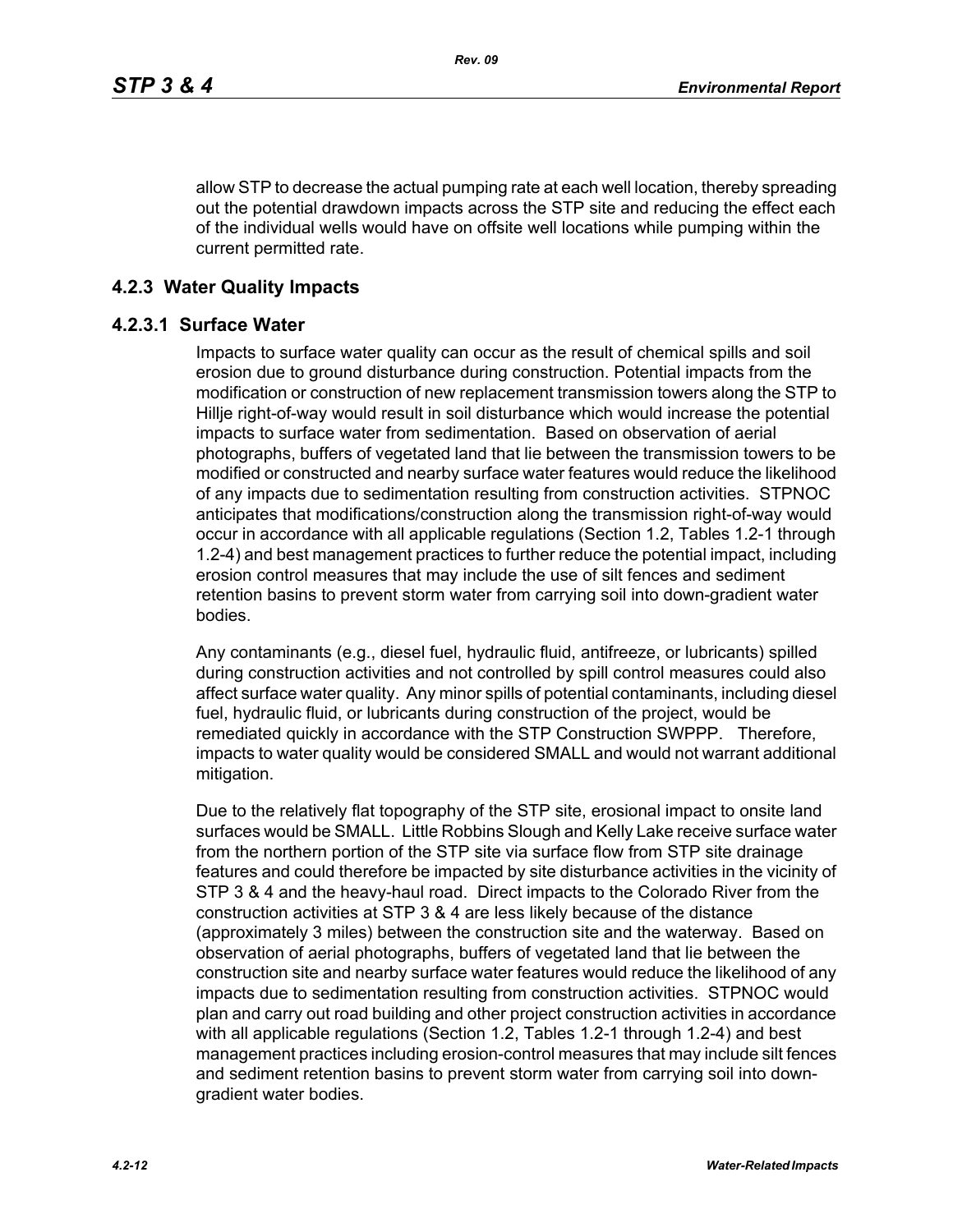Because the STP 3 & 4 site slated to be disturbed for facilities and supporting infrastructure is more than 5 acres, STPNOC would, in compliance with the TCEQ TPDES Construction Storm Water Program, do the following:

- **Submit a Notice of Intent to obtain coverage under the TCEQ General Permit** Number TX150000 Relating to Discharges from Construction Activities.
- Develop a SWPPP.
- **IMPLEMENT MANAGEMENT MANAGEMENT CONTROLLER** Including structural and operation controls to prevent the movement of pollutants (including sediments) into wetlands and water bodies via storm water runoff

Based on the fact that any ground-disturbing activities would be permitted and overseen by state regulators, and guided by an approved SWPPP, STPNOC believes any impacts to surface water during the construction phase would be SMALL and would not warrant mitigation beyond those best practices mentioned above and any additional requirements required by permitting agencies.

## **4.2.3.2 Groundwater**

The shallow aquifer beneath the plant and the STP to Hillje transmission right-of-way is under confined conditions resulting from the overlying surficial clay material and the underlying confining unit that separates the shallow confined aquifer from the deep aquifer located within the Beaumont Formation. The groundwater at the STP site and in the vicinity of the STP site is replenished by natural precipitation that percolates to the water table and then moves laterally to the closest interceptor stream, the Colorado River. As a consequence, any contaminants (e.g., diesel fuel, hydraulic fluid, antifreeze, or lubricants) spilled during construction and not controlled by spill control measures may affect only the shallow aquifer and would ultimately move to surface water bodies where they could be intercepted.

Any minor spills of diesel fuel, hydraulic fluid, or lubricants during construction of the project would be remediated quickly in accordance with the construction SWPP.

None of the planned construction activities has the potential to affect the deep, confined aquifers. In the unlikely event small amounts of contaminants escape into the environment, they would have only a small, localized, temporary impact on the shallow confined aquifer. STPNOC believes that any impacts to groundwater quality would be SMALL and would not warrant mitigation beyond those described in this section or required by permit.

#### **4.2.4 References**

- 4.2-1 STPEGS Updated Final Safety Analysis Report for Units 1 & 2, Revision 13, May 2006.
- 4.2-2 "Final Environmental Statement related to the Operation of STP 1 & 2," NRC (Nuclear Regulatory Commission) August 1986.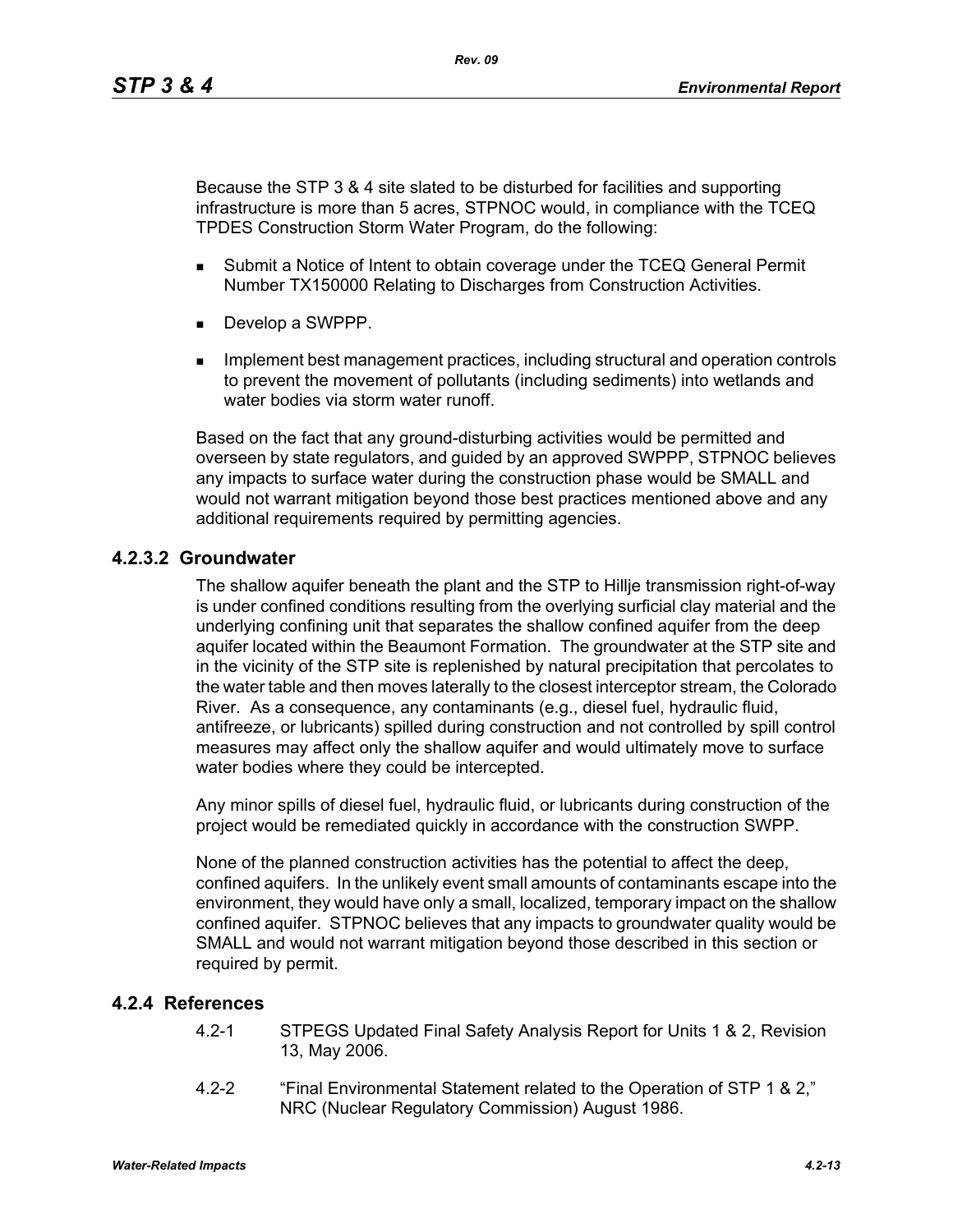- 4.2-3 "Rapid Bioassessment Initial Report," ENSR (ENSR Corporation), South Texas Project Electric Generating Station, Prepared for STP Nuclear Operating Company, Wadsworth, Texas, May 2007.
- 4.2-4 "Ecological Survey Report Unit 3 and 4 Licensing Project," ENSR, South Texas Project Electric Generating Station, Prepared for STP Nuclear Operating Company, Wadsworth, Texas, March 2007.
- 4.2-5 Operating Permit, STP Nuclear Operating Company, Historical User Permit No. OP-04122805, Coastal Plains Groundwater Conservation District, March 2005.
- 4.2-6 CPGCD (Coastal Plains Groundwater Conservation District) 2004, Rules of the Coastal Plains Groundwater Conservation District, adopted May 25.
- 4.2-7 "Groundwater and Wells," Fletcher G. Driscoll, 2<sup>nd</sup> Edition, Johnson Filtration Systems Inc., St. Paul, Minnesota, 1989.
- 4.2-8 "Plant Water Balance," Fluor Nuclear Power Calculation No. U7-SITE-G-CALC-DESN-2001.
- 4.2-9 "Site Groundwater Use for Construction, Initial Testing, Startup, and Operations," Fluor Nuclear Power Calculation No. U7-SITE-G-CALC-DESN-2002.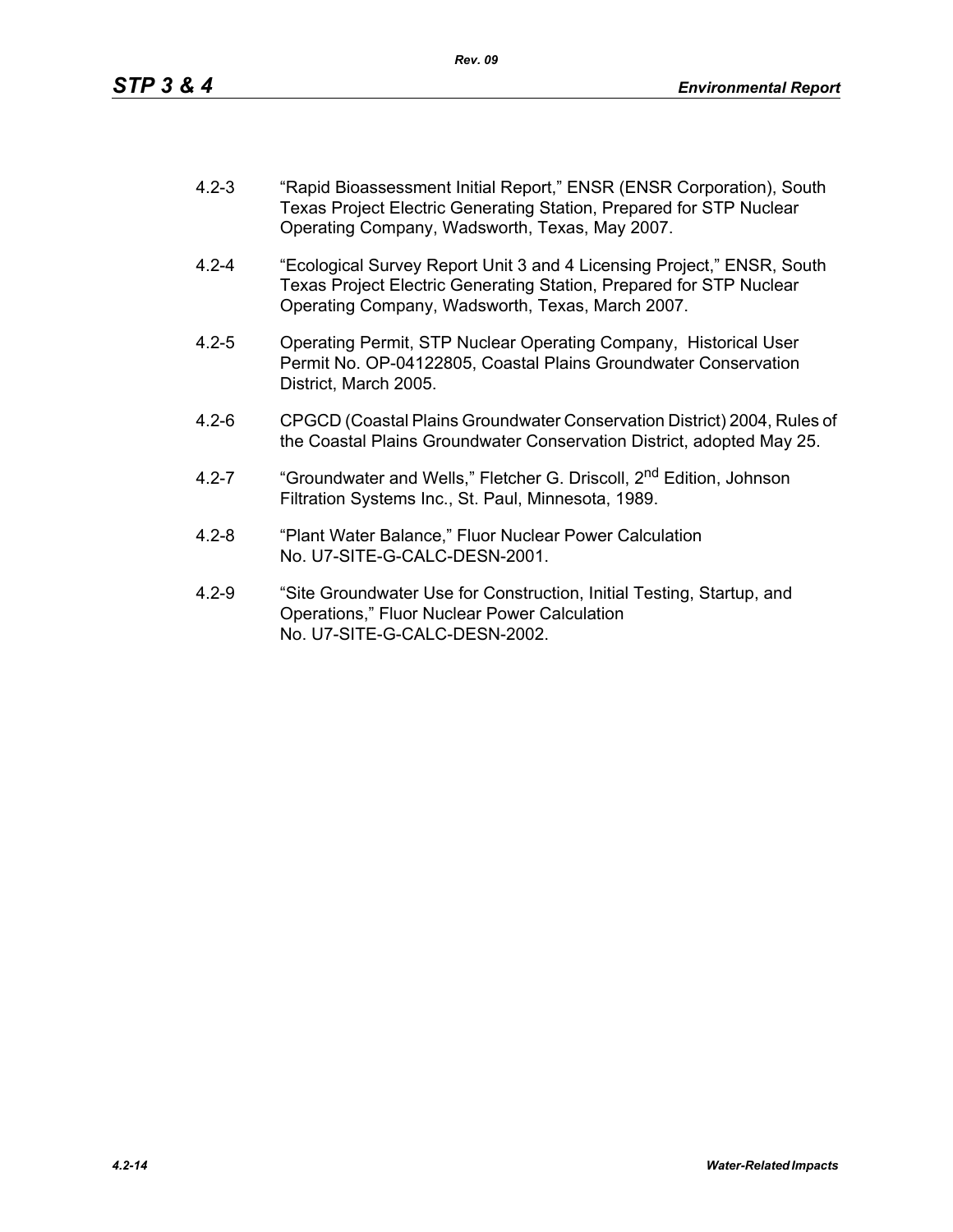| Table 4.2-1 EStimated Dewatering Drawdown and Subsidence |                                                        |                                         |                                           |  |  |  |
|----------------------------------------------------------|--------------------------------------------------------|-----------------------------------------|-------------------------------------------|--|--|--|
| Location                                                 | <b>Distance from STP Proposed</b><br><b>Excavation</b> | Drawdown at<br><b>Location Facility</b> | Subsidence at<br><b>Location Facility</b> |  |  |  |
| MCR Dike                                                 | 2200 ft from STP 3 & 4                                 | $< 0.1$ to 10 ft                        | $< 0.01$ to 0.08 ft                       |  |  |  |
| STP Unit 1                                               | 1800 ft from STP 3 & 4                                 | $< 0.1$ to 19 ft                        | $<$ 0.01 to 0.15 ft                       |  |  |  |
| STP Unit 2                                               | 2250 ft from STP 3 & 4                                 | $0.1$ to 9 ft                           | $< 0.01$ to 0.07 ft                       |  |  |  |

# **Table 4.2-1 Estimated Dewatering Drawdown and Subsidence**

| Table 4.2-2 Pump Test Data STP 1 & 2 Shallow Aquifer |
|------------------------------------------------------|
| <b>Portion of the Chicot Aquifer</b>                 |

|                  | <b>Test Depth</b> | <b>Transmissivity</b> | Permeability | <b>Storage</b> |                    |  |
|------------------|-------------------|-----------------------|--------------|----------------|--------------------|--|
| <b>Pump Test</b> | (ft)              | (gpd/ft)              | gpd/ft       | cm/sec         | <b>Coefficient</b> |  |
|                  | 60-140            | 33,000                | 410          | 0.0200         | 0.00071            |  |
| 2                | 59-83             | 13,000                | 600          | 0.0280         | 0.00045            |  |
| 3                | 20-43             | 1,100                 | 65           | 0.0030         | 0.00170            |  |
| 4                | $30 - 45$         | 10,500                | 420          | 0.0200         | 0.00070            |  |

Source: Reference 4.2-2, Table 2.4.13-3